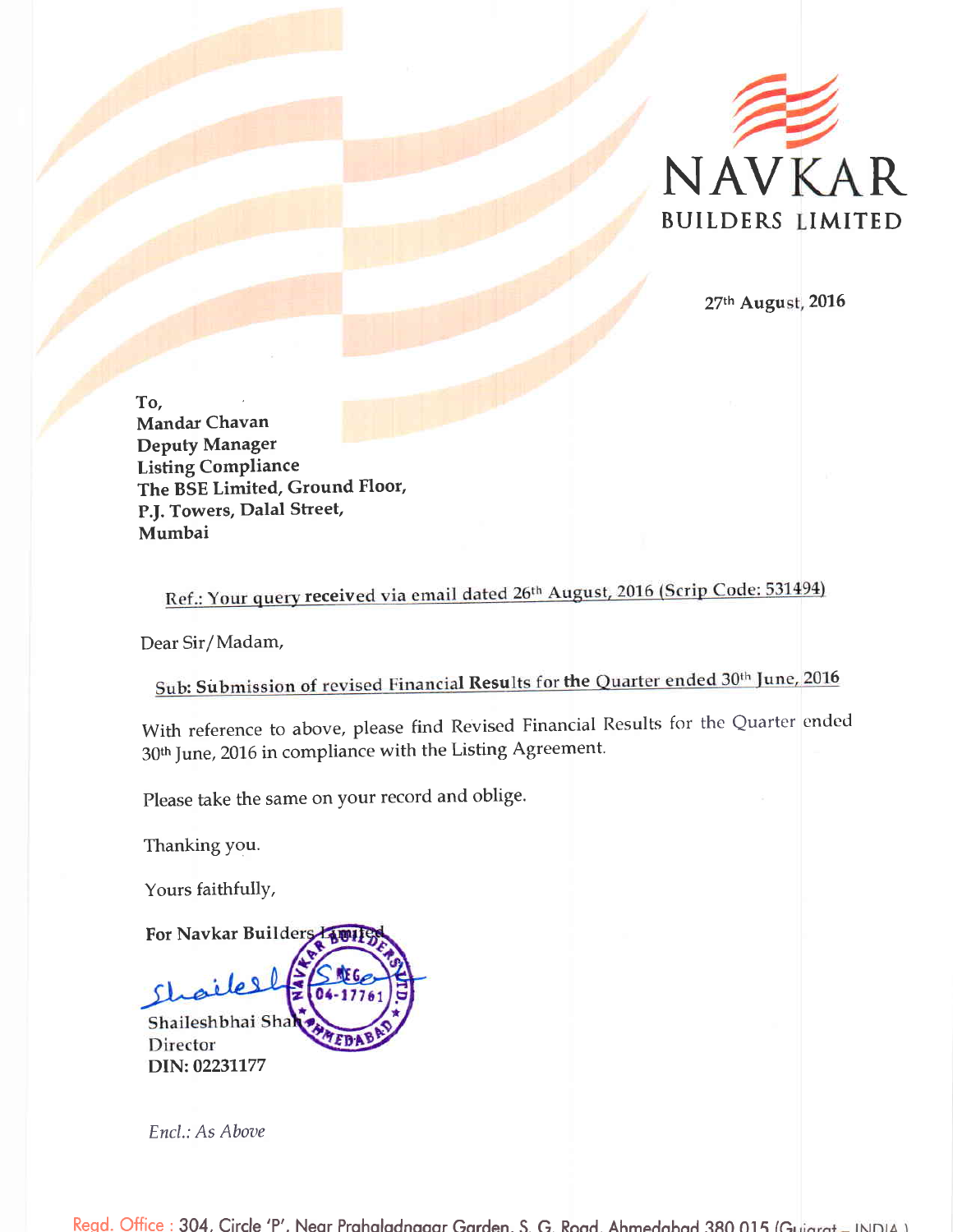| <b>PARTI</b>                   |                                                                           |                                                         |                   |                                                     | Rs. in Lacs |  |
|--------------------------------|---------------------------------------------------------------------------|---------------------------------------------------------|-------------------|-----------------------------------------------------|-------------|--|
|                                | Statement of Standalone Unaudited Results for the Quarter Endec30/06/2016 |                                                         |                   |                                                     |             |  |
|                                |                                                                           | 3 Months Ended 3 Months Ended 3 months ended Year Ended |                   |                                                     |             |  |
| Particulars                    |                                                                           |                                                         | $(31 - 3 - 2016)$ |                                                     |             |  |
|                                |                                                                           | $(30 - 06 - 2016)$                                      |                   | <b>BOLOG-4013)E RESO312P101 ITED</b><br>(Unaudited) | (Audited)   |  |
|                                |                                                                           | (Unaudited)                                             | (Audited)         |                                                     |             |  |
|                                | Income from operations                                                    |                                                         |                   |                                                     |             |  |
|                                | (a) Net sales/income from operations                                      | 435.19                                                  | 1,024.89          | 2195.79                                             | 6,465,99    |  |
| (Net of excise duty)           |                                                                           |                                                         |                   |                                                     |             |  |
|                                | (b) Other operating income                                                |                                                         |                   |                                                     | 6465.99     |  |
|                                | Total income from operations (net)                                        | 435.19                                                  | 1024.89           | 2195.79                                             |             |  |
| 2 Expenses                     |                                                                           |                                                         |                   |                                                     |             |  |
|                                | (a) Cost of materials consumed                                            | 283 46                                                  | 367.90            | 1822.73                                             | 574.96      |  |
|                                | (b) Purchase of stock-in-trade                                            |                                                         |                   |                                                     |             |  |
|                                | (c) Changes in inventories of finished goods                              | $-0.01$                                                 | 38584             | 0.00                                                | 368.85      |  |
|                                | work-in-progress and stock-in-trade                                       |                                                         |                   |                                                     |             |  |
|                                | (d) Employee benefits expense                                             | 28.10                                                   | 46.60             | 63.42                                               | 231.23      |  |
|                                | (e) Depreciation and amortisation expense                                 | 21.76                                                   | 47.07             | 48.03                                               | 191.17      |  |
|                                | (f) Other expenses (Any item exceeding                                    | 19.67                                                   | 133.10            | 44.68                                               | 4,516.28    |  |
|                                | 10% of the total expenses relating to                                     |                                                         |                   |                                                     |             |  |
|                                | continuing operations to be shown                                         |                                                         |                   |                                                     |             |  |
| separately)                    |                                                                           |                                                         |                   |                                                     |             |  |
| <b>Total expenses</b>          |                                                                           | 352.98                                                  | 980.51            | 1978.86                                             | 5882.49     |  |
| 3                              | Profit / (Loss) from operations before othe                               | 82.21                                                   | 44.38             | 216.93                                              | 583.50      |  |
|                                | income, finance costs and exceptional                                     |                                                         |                   |                                                     |             |  |
| items $(1-2)$                  |                                                                           |                                                         |                   |                                                     |             |  |
| Other income<br>$\overline{4}$ |                                                                           | 1.34                                                    | 4.95              | 0.33                                                | 21.32       |  |
| 5                              | Profit / (Loss) from ordinary activities                                  | 83.55                                                   | 49.33             | 217.26                                              | 604.82      |  |
|                                | before finance costs and exceptional items                                |                                                         |                   |                                                     |             |  |
| $(3 + 4)$                      |                                                                           |                                                         |                   |                                                     |             |  |
| 6 Finance costs                |                                                                           | 47.73                                                   | 62.49             | 77.02                                               | 25938       |  |
|                                |                                                                           |                                                         |                   | 140.24                                              | 345.44      |  |
|                                | Profit / (Loss) from ordinary activities afte                             | 35.82                                                   | (13.16)           |                                                     |             |  |
|                                | finance costs but before exceptional items                                |                                                         |                   |                                                     |             |  |
| $(5 + 6)$                      |                                                                           |                                                         |                   |                                                     |             |  |
| Exceptional items<br>8         |                                                                           | 0.00                                                    |                   |                                                     |             |  |
|                                | 9 Profit / (Loss) from ordinary activities                                | 35.82                                                   | (13.16)           | 140.24                                              | 345.44      |  |
| before tax                     |                                                                           |                                                         |                   |                                                     |             |  |
| $(7 + 8)$                      |                                                                           |                                                         |                   |                                                     |             |  |
|                                | 10 Tax expense - Provision for taxation                                   | 10.00                                                   | 8.50              | 0.00                                                | 118.50      |  |
| 11.                            | Net Profit / (Loss) from ordinary activities                              | 25.82                                                   | (21.66)           | 140.24                                              | 226.94      |  |
| after tax $(9 + 10)$           |                                                                           |                                                         |                   |                                                     |             |  |
| 12 Extraordinary items         |                                                                           |                                                         |                   |                                                     |             |  |
|                                |                                                                           |                                                         |                   |                                                     |             |  |
| 13                             | Net Profit / (Loss) for the period $(11 + 12)$                            | 25.82                                                   | (21.66)           | 140.24                                              | 226.94      |  |
|                                | 14 Share of profit / (loss) of associates*                                |                                                         |                   |                                                     |             |  |
| 15 Minority interest *         |                                                                           |                                                         |                   |                                                     |             |  |
|                                |                                                                           | 25.82                                                   |                   | 140,24                                              | 226.94      |  |
|                                | 16 Net Profit / (Loss) after taxes, minority                              |                                                         | (21.66)           |                                                     |             |  |
|                                | interest and share of profit / (loss) of                                  |                                                         |                   |                                                     |             |  |
|                                | associates $(13 + 14 + 15)^*$                                             |                                                         |                   |                                                     |             |  |
|                                | 17 Paid-up equity share capital                                           | 1745.33                                                 | 1,745.33          | 1745.33                                             | 1,745.33    |  |
|                                | (Face Value of the Share shall be indicated)                              |                                                         |                   |                                                     | BU          |  |
|                                | 18 Reserve excluding Revaluation Reserves as                              |                                                         | Ξ                 |                                                     |             |  |

Sharlest

**IMEDABA** Regd. Office : 304, Circle 'P', Near Prahaladnagar Garden, S. G. R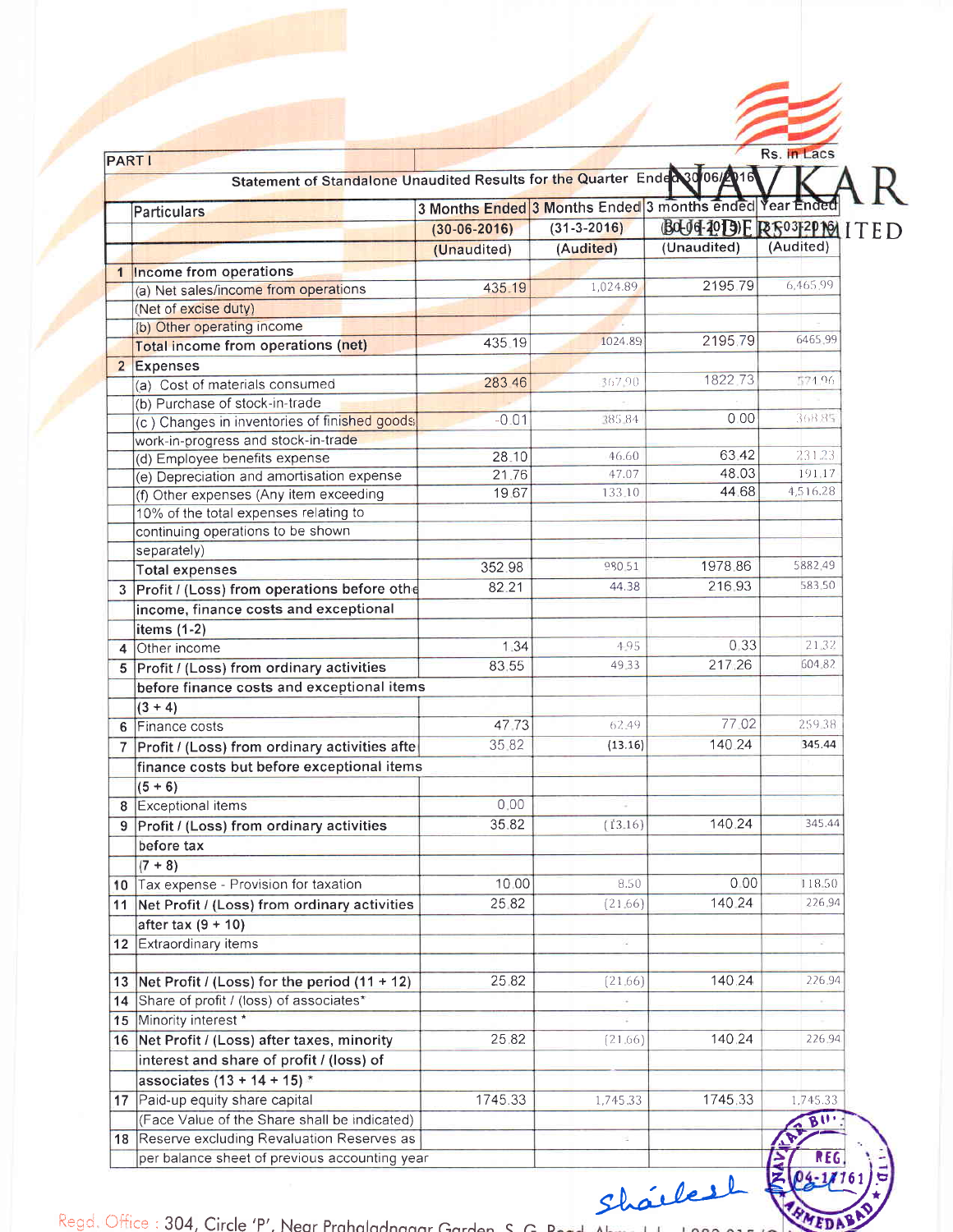| <i>items</i> )                      |                                                                                                          |        |      |      |                         |
|-------------------------------------|----------------------------------------------------------------------------------------------------------|--------|------|------|-------------------------|
| (of Rs.10/- each) (not annualised): |                                                                                                          |        |      |      |                         |
|                                     | 0.15                                                                                                     | (0.12) |      |      |                         |
| (b) Diluted                         | 0.15                                                                                                     | (0.12) |      |      |                         |
|                                     |                                                                                                          |        |      |      |                         |
| items)                              |                                                                                                          |        |      |      |                         |
| (of Rs. 10/-each) (not annualised): |                                                                                                          |        |      |      |                         |
| Basic<br>(a)                        | 0.15                                                                                                     | (0.12) |      | 1.30 |                         |
| <b>Diluted</b><br>(b)               | 0.15                                                                                                     | (0.12) | 0.80 | 1.30 |                         |
|                                     | 19. Earnings per share (before extraordinary<br>(a) Basic<br>19. Earnings per share (after extraordinary |        |      | 0.80 | <b>BUILDERS LIMITED</b> |

Notes: 1. The above results were reviewed by Audit Committee and taken on record by the Board of

- Directors at its meeting held on 12th August 2016 2. The Company has only single Reportable Business Segment in terms of requirements of
	- **Accounting Standard 17.**

3. Previous quarter's figures have been re-grouped / re-arranged wherever neces UIL

Place: Ahmedabad

Date: 12/08/2016

For Navkar Builders Line Shal

Din No.: 02231177

Directo

YED

Shailesh S